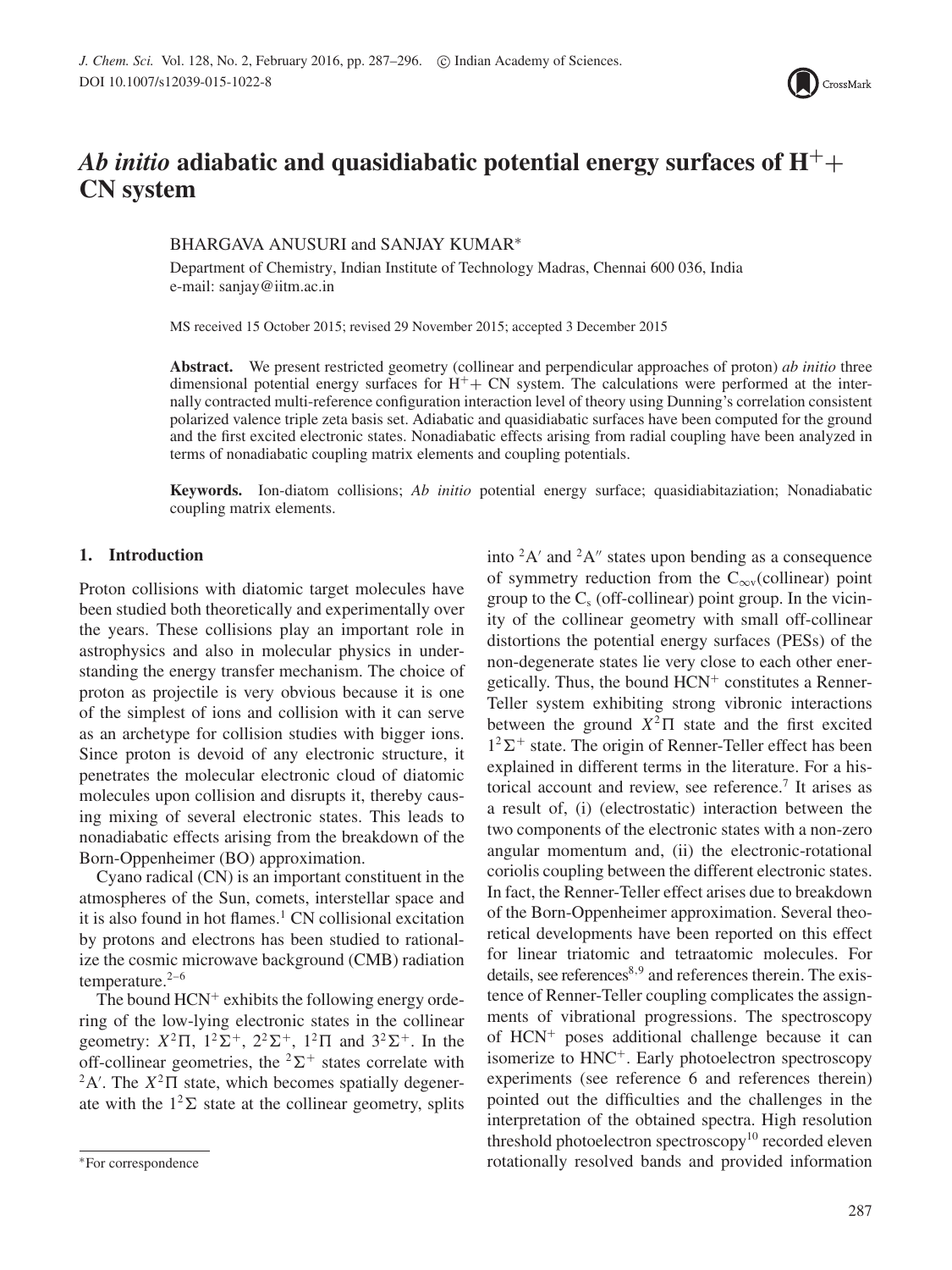on rotational constants, vibronic symmetries and spinorbit splitting. Latest photoelectron experiments<sup>11</sup> have reported photoelectron spectra of HCN and DCN with further better resolution (less than 4.5 meV or 36 cm−<sup>1</sup>*)*. Some infrared experimental information is also available for  $HCN<sup>+</sup>$  and  $DCN<sup>+</sup>$  on a neon matrix.<sup>12</sup>

Early theoretical studies by Köppel *et al.*13,14 used a model Hamiltonian to treat the vibronic coupling between the  $X^2\Pi$  and  $1^2\Sigma$  states, which could rationalize the main features observed in the earlier available experimental photoelectron spectra.15 Subsequent theoretical calculations have been focused on the resolution of the experimentally observed photoelectron spectra. Hansoul *et al.*<sup>16</sup> and Hirst<sup>17</sup> computed the PES for B  ${}^{2}\Sigma^{+}(2{}^{2}\Sigma^{+})$  to ascertain the presence of a local maximum which could explain the appearance of vibrational structure beyond the dissociation limit for this state. Even though the latter obtained the local maximum in the surface, its barrier height was very small to account for the vibrational structure observed. Peterson *et al*. <sup>18</sup> calculated the potential energy surface (pure stretching) of the ground state,  $X^2\Pi$  of HCN<sup>+</sup> using single reference configuration interaction (CI) and Dunning's *cc*-*p*VTZ basis set. They also reported spectroscopic constants obtained by the perturbation theory and bending potential calculated at the equilibrium geometry in the harmonic approximation. Botschwina *et al.*<sup>19</sup> investigated the crossing seam between  ${}^{2}$  $\Pi$  and  $2\Sigma$  states of HCN<sup>+</sup> using coupled-cluster method. Tarroni *et al.*<sup>20</sup> further extended the theoretical studies and computed *ab initio* adiabatic as well as quasidiabatic potential energy surfaces for the  ${}^{2}\Pi$  (1  ${}^{2}A'$ , 1  ${}^{2}A''$ ) and  ${}^{2}\Sigma^{+}$  (2  ${}^{2}A'$ ) using internally contracted multireference configuration interaction (*ic*MRCI) to study Renner–Teller and vibronic interactions as a function of internuclear bond distances  $(r_{CN}$  and  $r_{CH}$ ) and angles meaningful for the prediction of experimental spectra. They also studied barrier to isomerization and also computed spin–orbit matrix elements. In view of the availability of high quality photoelectron spectra data<sup>10,11</sup> for the excited  $2^2\Sigma^+$  state, and experimental observation of vibrational structure at  $22.5$  eV, Hirst<sup>21</sup> reported multireference configuration interaction (MRCI) calculations using  $cc$ - $p$ VQZ basis set obtaining PESs for  $X^2\Pi$ ,  $1^2\Sigma^+$ ,  $2^2\Pi$ ,  $2^2\Sigma^+$ ,  $3^2\Sigma^+$ ,  $4\Pi$  and  $4\Sigma^+$  states. He discussed the photoelectron spectrum of the B<sup>2</sup> $\Sigma^+(2^2\Sigma^+)$ in light of the newly computed surfaces and also its pre-dissociation by non-adiabatic transitions.

The present study is focused on constructing global PESs meaningful for the dynamics studies of the  $H^+$ scattering with CN and thereby obtaining information on various excitations and energy transfer processes. The incoming channel, that is  $H^+$  and CN  $(X^2\Sigma^+)$ 



**Figure 1.** Jacobi coordinates:  $\vec{R}$  is the distance of  $H^+$  from center of mass (c.m.) of CN, **r** is the internuclear distance of CN and  $\gamma = \cos^{-1}(R \cdot r)$ .

with CN in its ground electronic state, correlates to the first excited state  $(1^2\Sigma^+)$  of the bound HCN<sup>+</sup>. Interestingly, the first charge transfer channel,  $H(^{2}S) + CN^{+}$  $(X<sup>1</sup>\Sigma<sup>+</sup>)$ , which lies just above, and is very close to the entrance channel energetically, correlates with second excited  $(2^2\Sigma^+)$  state of HCN<sup>+</sup>. Therefore, as the first step towards the construction of PESs, we report in the present study the nonadiabaticity arising out of the radial motions of the nuclei, that is, the coupling between the translational motion of  $H<sup>+</sup>$  and vibrational modes of CN. Since there is no radial coupling between the  ${}^{2}\Sigma$  and  ${}^{2}\Pi$  states, one needs to consider the nonadiabatic interactions between the <sup>2</sup> $\Sigma$  states and <sup>2</sup>A' states for collinear and off-collinear geometries, respectively. Since the  $3^2\Sigma^+$  (3<sup>2</sup>A') lies higher in energy, we focus our attention on the  $1,2^2\Sigma^+$  and  $1,2^2A'$  states. In the present study, we report results for collinear and perpendicular approaches of proton in the scattering (Jacobi) coordinates (see figure 1). The paper is organized as follows: The essential details of the *ab initio* calculations are given in section 2. The characteristics of adiabatic as well as quasidiabatic PESs and their couplings are presented and discussed in section 3, followed by a summary in section 4.

# **2. Theoretical**

# 2.1 *Ab initio calculations*

Adiabatic *ab initio* potential energy surface computations were performed in the Jacobi coordinates (figure 1), where **r** is the interatomic distance of CN, **R** is the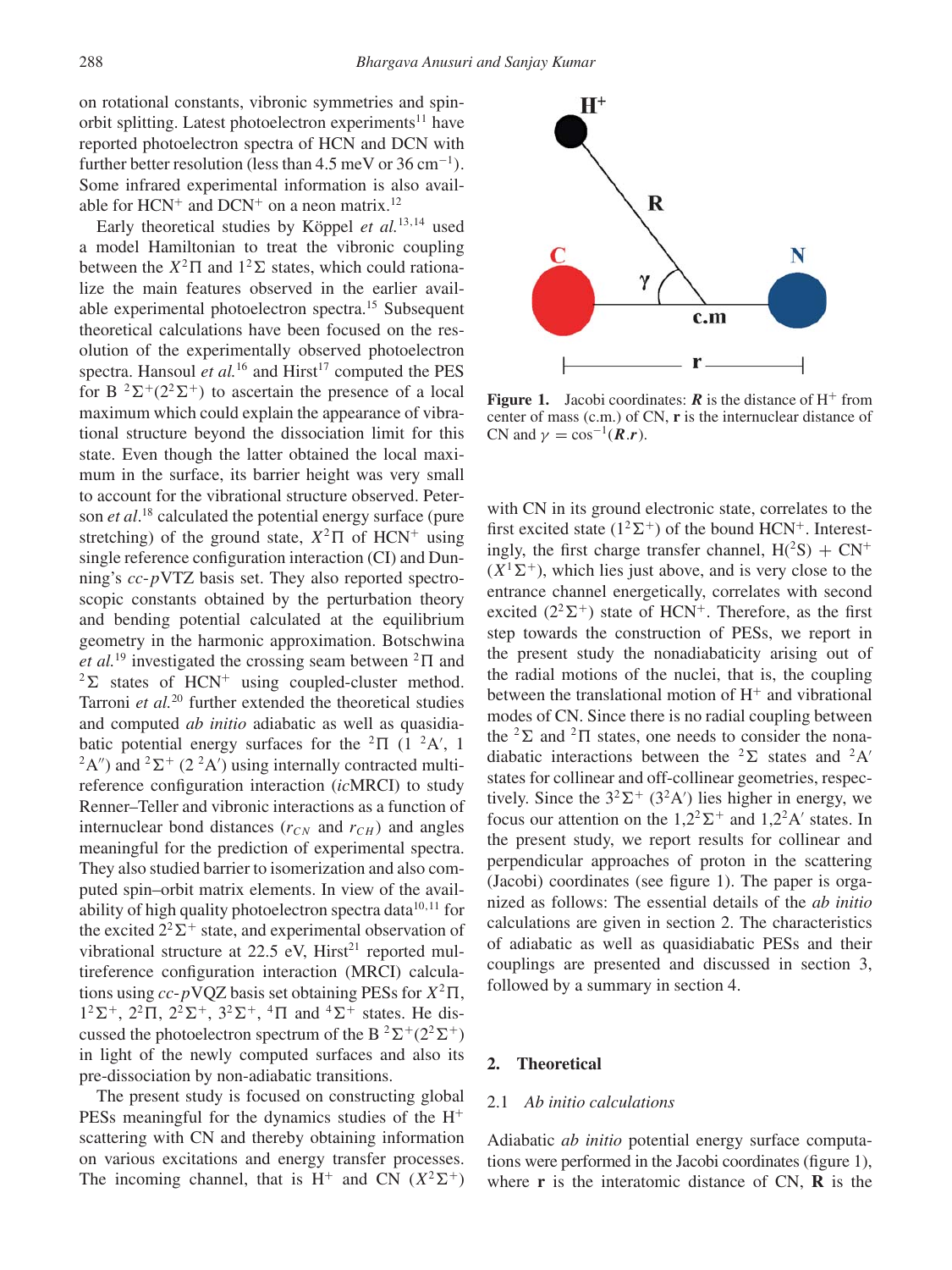distance of H<sup>+</sup> from the center of mass of CN and  $\gamma$  =  $\cos^{-1}(\mathbf{R}.\mathbf{r})$  is the angle between **R** and **r**. H<sup>+</sup> approaching C end is considered as  $0°$  and N end as  $180°$ . Calculations were carried out in the  $C_{2\nu}$  symmetry for collinear geometries and in the  $C_s$  symmetry for the perpendicular geometry. The ground and the first excited state surfaces were computed for the  ${}^{2}\Sigma^{+}$  and the  ${}^{2}\Pi$  symmetries for the collinear approaches of H<sup>+</sup>for A<sup> $'$ </sup> and  $A''$  states for the perpendicular approach. Computations were done at internally contracted multi-reference configuration interaction<sup>22–24</sup> with Dunning's<sup>25</sup> *ccp*VTZ basis set using MOLPRO 2010.1<sup>26</sup> suite of programs. At the SCF level, the basis set produced 74 molecular orbitals (MOs) from contracted Gaussian atomic orbitals and they are listed as  $[33a_1, 17b_1, 17b_2,$  $7a_2$ ] and [50a', 24a''] in the  $C_{2\nu}$  and the  $C_s$  point groups, respectively. The  $[1a_1, 2a_1]$  MOs in the  $C_{2\nu}$  and  $[1a',$ 2a ] MOs in the *C*<sup>s</sup> were treated as core orbitals. The ground state electronic configuration for the  $C_{2\nu}$  is [5a<sub>1</sub>,  $1b_1$ ,  $1b_2$ ] with the fifth  $a_1$  orbital singly occupied to give the  ${}^{2}\Sigma^{+}$  state and the b<sub>1</sub> orbital singly occupied  ${}^{2}\Pi$  state accounting for 13 electrons. For the  $C_{s}$  the electronic configuration is  $[6a, 1a'']$  with the sixth a' orbital singly occupied. In the complete active space self-consistent field  $(CASSCF)^{27,28}$  calculations,  $[3-7a<sub>1</sub>,$ 1-2b<sub>1</sub>, 1-2b<sub>2</sub>] for *C*<sub>2*υ*</sub> and [3-9a', 1-2a''] for the *C*<sub>s</sub> are the active orbitals respectively. The wave function typically consisted of 2308 configuration state functions (CSFs) with 4076 Slater determinants. The configuration interaction (CI) calculations were performed with a reference space of 931 configurations; *N*, *N*-1 and *N*-2 internal configurations were 3139, 2907 and 2304. The total number of contracted configurations was 292058 with 2308 internal, 204296 singly external and 85454 doubly external configurations. The threshold value of the CSFs selection was kept at  $3.2 \times 10^{-5}$  a.u. As a first study, the PES was obtained on the following grid points:  $\gamma = 0^{\circ}$ , 90° and 180°; r = 1.4-3.2 (0.1); R = 0.8-1.8 (0.2), 1.9-4.0 (0.1), 4.2-7.0 (0.2), 7.5-10.0 (0.5), 11.0-15.0 (1.0). r and R are in atomic units and the numbers in the parentheses indicate the step size in the interval. Although *a priori* there is no preference for *γ* in the scattering dynamics, the chosen *γ* values give a general overview of the topology of the PESs. An example single point energy (in hartrees) for  $R = 3.0$   $a<sub>o</sub>$ ,  $r = 2.23$ *a<sub>o</sub>* and  $\gamma = 0^\circ$  of  $1^2\Sigma^+$  at different levels of theory is listed here:  $E(SCF) = -92.4126$ ,  $E(CASSCF) = -92$ . 5789,  $E(MRCI) = -92.7436$  and  $E(MRCI)$  with Davidson correction) =  $-92.7510$ . Since it is well known that Davidson correction is not very reliable at points like avoided crossings, to be consistent throughout we report only energies without Davidson correction in this paper.

#### **3. Results and Discussion**

#### 3.1 *Ab initio adiabatic PESs*

We first optimized the equilibrium geometry parameters of the two isomers  $HCN<sup>+</sup>$  and  $HNC<sup>+</sup>$  and compared them with previously published results in table 1 and table 2. The present results are in good agreement with earlier theoretical results. However, there is a discrepancy regarding r(C-N) in table 1. Interestingly, the present value and the reported values in reference 18 agree well which have been obtained using the *ccp*VTZ basis set. It is important to point out that calculations in references 17 and 18 were carried out using the *cc*-*p*VQZ basis set since they required the best possible accuracies in predicting the vibrational progressions of the bound  $HCN<sup>+</sup>$  in view of the refined experimental data.<sup>10,11</sup> We carried out calculations with  $cc$ - $p$ VTZ basis set to obtain the *ab initio* PESs. We believe that they yield sufficient accuracy for scattering calculations since the obtained values of stationary points of the PESs are in close agreement with those obtained earlier with *cc*-*p*VQZ basis set. For HCN<sup>+</sup> ( $\gamma = 0^{\circ}$ ), the  $1^2\Pi$ state becomes the ground electronic state (GS), that is, lowest in energy, while for HNC<sup>+</sup> ( $\gamma = 180^{\circ}$ ) the  $1^2\Sigma^+$ state becomes the GS. The  $1^2\Sigma^+$  is stabler than the  $1^2\Pi$ state, and the computed energy difference is found to be 0.979 eV which is in close agreement with that of Tarroni *et al.* (0.996 eV).<sup>17</sup>

Table 1. Optimized geometric parameters of HCN<sup>+</sup>  $(A<sup>2</sup>\Sigma<sup>+</sup>)$  bond stretching coordinates, bond angles and their comparison with literature data.

|               | $r(C-H)$ (a.u)     | $r(C-N)$ (a.u)      | $\theta$ (H-C-N)<br>(degrees) |
|---------------|--------------------|---------------------|-------------------------------|
| Present study | 2.063              | 2.309               | 180                           |
|               | 2.060 <sup>a</sup> | 2.2982 <sup>a</sup> | 180 <sup>a</sup>              |
|               | 2.070 <sup>b</sup> | 2.171 <sup>b</sup>  | 180 <sup>b</sup>              |
|               | 2.060 <sup>c</sup> | 2.173c              | 180 <sup>c</sup>              |

<sup>a</sup>Reference<sup>18</sup>. <sup>b</sup>Reference<sup>20</sup>. <sup>c</sup>Reference<sup>21</sup>.

Table 2. Optimized geometric parameters of HNC<sup>+</sup>  $(X^2\Sigma^+)$  bond stretching coordinates, bond angles and their comparison with literature data.

|               | $r(N-H)$ (a.u)     | $r(C-N)$ (a.u)     | $\theta$ (H-N-C)<br>(degrees) |
|---------------|--------------------|--------------------|-------------------------------|
| Present study | 1.924              | 2.162              | 180                           |
|               | 1.921 <sup>a</sup> | 2.151 <sup>a</sup> | 180 <sup>a</sup>              |
|               | $1.934^{b}$        | $2.162^{b}$        | 180 <sup>b</sup>              |

<sup>a</sup>Reference<sup>18</sup>. <sup>b</sup>Reference<sup>20</sup>.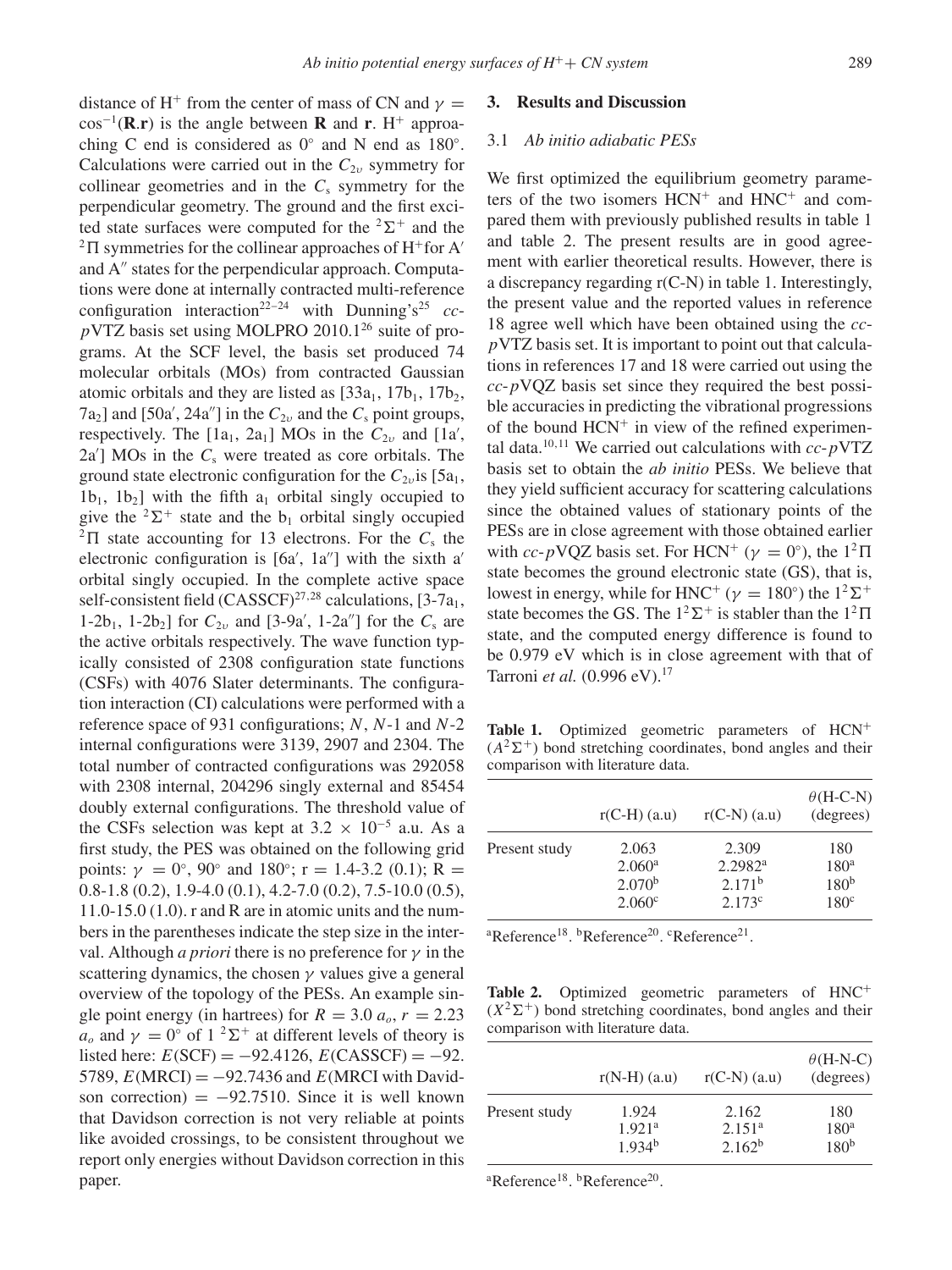

**Figure 2.** Adiabatic potential energy curves for  $\gamma = 0^\circ$  and 90° as a function of *R. r* fixed at  $r_{eq} = 2.23 a_o$ . H is in the <sup>2</sup>S state.

We now present in figure 2 the potential energy curves (PECs) as a function of *R* for *r* fixed at  $r_{eq} = 2.23$  $a<sub>o</sub>$  for  $\gamma = 0<sup>°</sup>$  and  $\gamma = 90<sup>°</sup>$  for several low lying electronic states. The various asymptotic correlations are also shown. As discussed earlier, the doubly degenerate

 ${}^{2}\Pi$  state in the collinear geometry splits into a  ${}^{2}A'$ and a  ${}^{2}A''$  states in the off-collinear geometries. The incoming scattering channel corresponds to  $H^+$ +CN  $(X^2\Sigma^+)$  correlating with  $1^2\Sigma^+$  (collinear) and  $1^2A'$  (offcollinear) states. Interestingly, the  $2^2\Sigma^+$  asymptotically



**Figure 3.** Adiabatic PECs as a function of *r* for  $\gamma = 0^\circ$  and 90° for *R* fixed at 4.0  $a_o$ .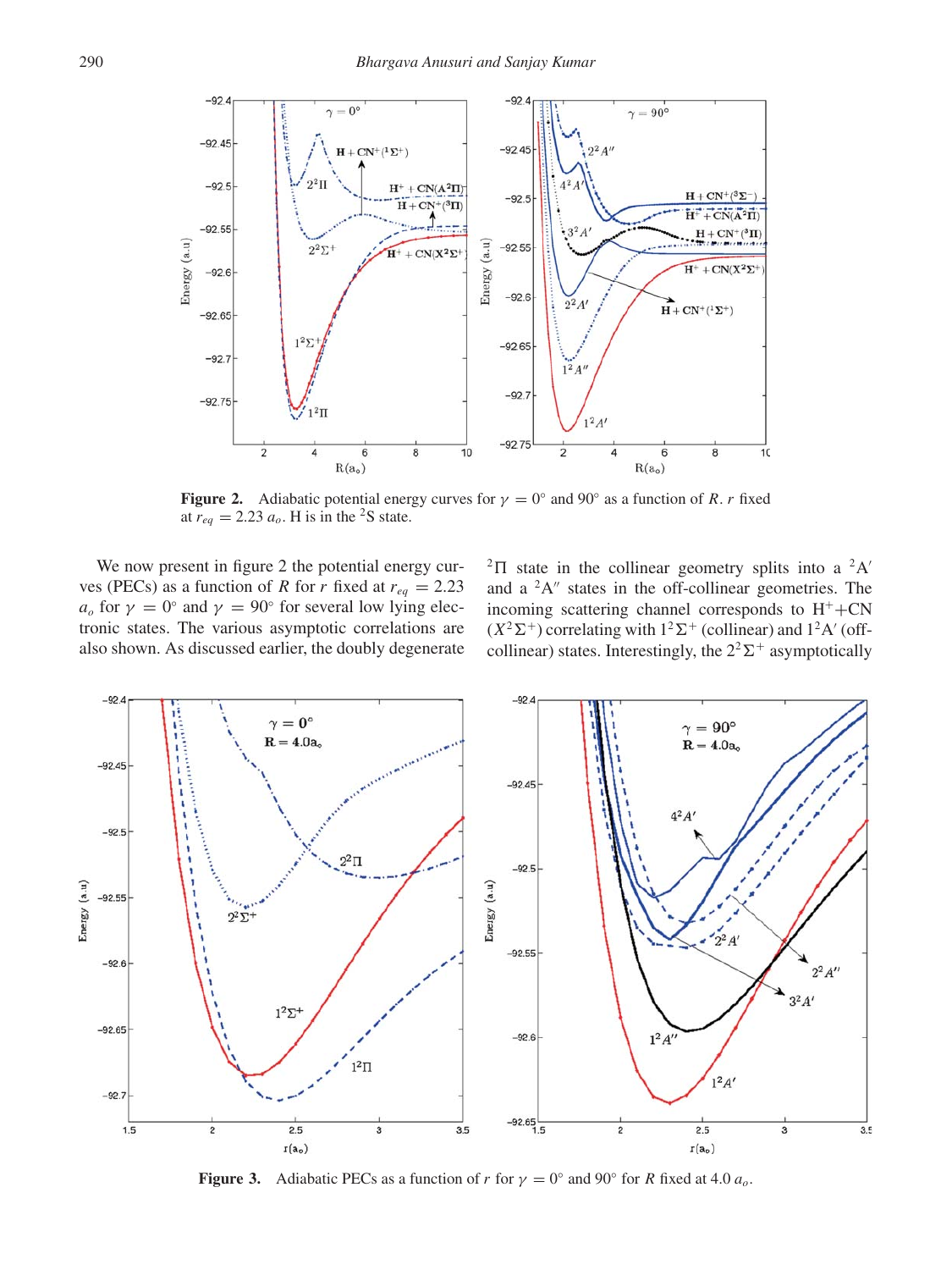correlates with the first CT channel,  $H(^{2}S) + CN^{+}(^{1}\Sigma^{+})$ , while the  $1^2\Pi$  state correlates with the second CT,  $H(^{2}S) + CN^{+}(^{3} \Pi)$ . All these asymptotic channels lie close to each other energetically. The endoergicity of the first CT relative to the incoming channel is computed to be 0.278 eV. Similar correlations follow for  $\gamma$ 90 $^{\circ}$ . It can be seen that the  $1^2\Sigma^+$  and  $1^2\Pi$  curves cross at  $R = 5.4$   $a_o$ . In the perpendicular approach each <sup>2</sup> $\Pi$ state gives a set of  ${}^{2}A'$  and  ${}^{2}A''$  states. One can see that the  $2^2A'$ ,  $3^2A'$  and  $4^2A'$  states exhibit strong nonadiabatic interactions among themselves in terms of avoided

As an illustration now we present the PECs as a function of *r* for a fixed value of  $R = 4.0$   $a<sub>o</sub>$  for  $\gamma = 0^\circ$ and  $\gamma = 90^\circ$  in figure 3. The  $\Sigma$  and  $\Pi$  PECs cross each other for  $\gamma = 0^\circ$ . For  $\gamma = 90^\circ$ , the various <sup>2</sup>A' PECs exhibit avoided crossings. The  $1^2A''$  and  $2^2A''$ appear well-separated energetically and are expected to have less nonadiabatic interactions. In order to have a global view of the nonadiabatic interactions (avoided

crossings.

# 3.2 *Ab initio quasidiabatic PESs*

3.2a *Nonadiabatic coupling matrix elements*: In terms of adiabatic electronic wave functions the coupling between the different electronic states are expressed in terms of the nonadiabatic coupling matrix element (NACME).

$$
\left\langle \psi_i^a \left| \frac{\partial^n}{\partial Q^n} \right| \psi_j^a \right\rangle \tag{1}
$$

Where  $n = 1$  (first-order NACME) or 2 (second-order NACME), and  $|\psi_i^a\rangle$  and  $|\psi_j^a\rangle$  represent the adiabatic electronic wavefunctions of the involved electronic states  $(i \text{ and } j)$ .  $Q$  stands for the nuclear coordinates  $(\overrightarrow{R}, \overrightarrow{r}, \gamma)$ . As mentioned earlier, we are interested in



**Figure 4.** Adiabatic (left panel) and quasidiabatic (right panel) potential energy surfaces as a function of *R* and *r* for  $\gamma = 0^\circ$ , 90° and 180°.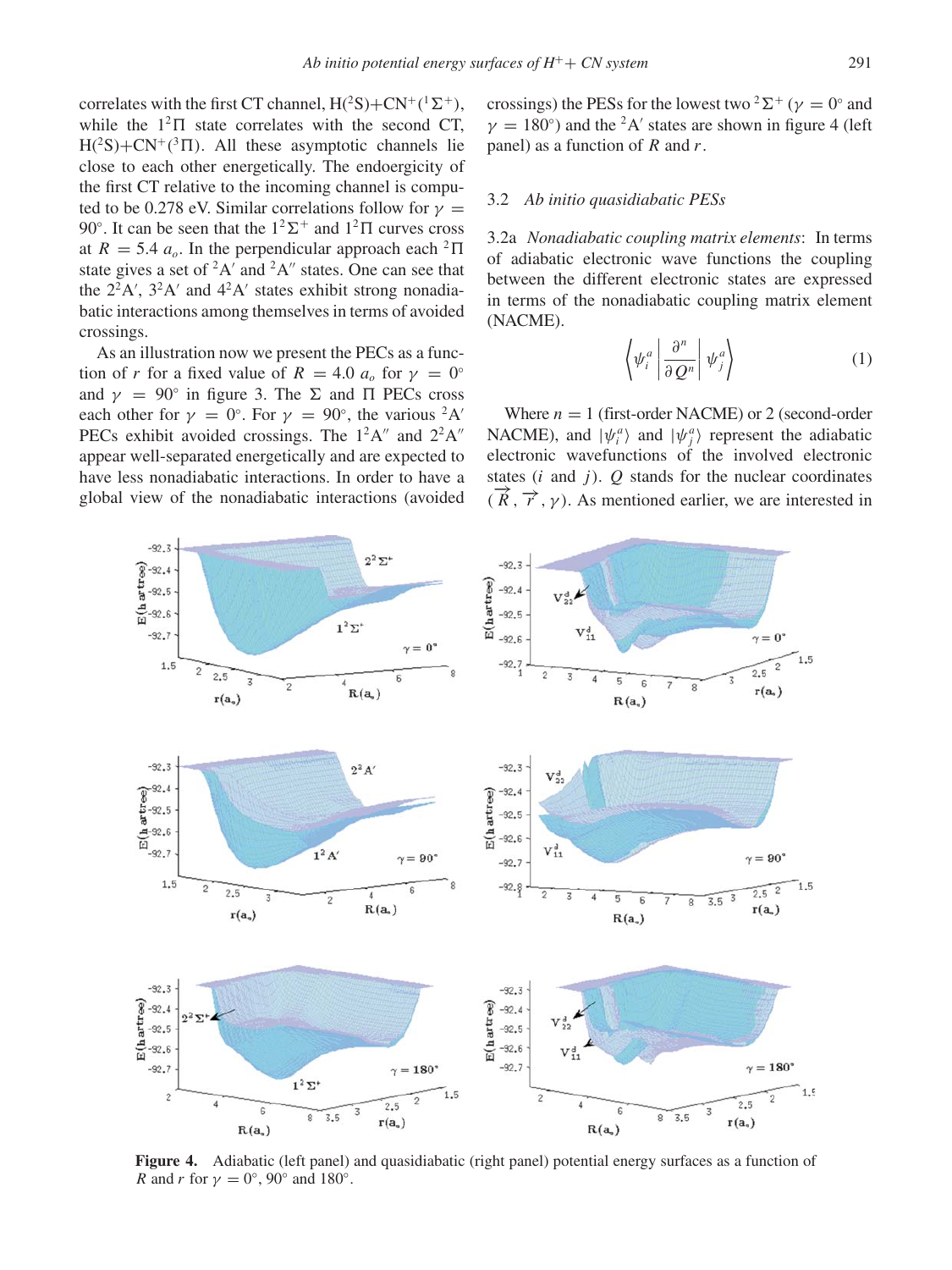the radial couplings and therefore, here *Q* stands for  $(\vec{R}, \vec{r})$  for a fixed value of *γ*. The terms with  $n =2$ are generally smaller in magnitude and therefore they are mostly ignored in dynamical calculations.

The first-order NACMEs have been computed between the  $1,2^2\Sigma^+$  and the 1,2<sup>2</sup>A' states by numerical differentiation using the finite difference method.<sup>29</sup>

$$
\left\langle \psi_1^a \left| \frac{\partial}{\partial Q} \right| \psi_2^a \right\rangle = \frac{1}{2(\Delta Q)} \left\langle \psi_1^a (Q + \Delta Q) \right\rangle \times \left| \psi_2^a (Q + \Delta Q) \right\rangle \tag{2}
$$

Where  $\Delta Q$  is a small increment. We have used MOL-PRO to compute the NACME values using the MRCI wave functions with  $\Delta Q = 0.0002 a_o$ . A three dimensional view of NACME as a function of *R* and *r* is shown in figure 8. As one can see that in the avoided interaction regions the NACME values exhibit a sharp variation over a small increment of *R* and *r*.

In principle, one could carry out dynamical calculations using the adiabatic set of PESs and the NACMEs. However, the latter grow very large in magnitude near the avoided crossings or even become ill-defined at the conical intersections, thus creating instabilities in the numerical integration of dynamical equations. To circumvent the problem, one generally carries out dynamics study in the "(quasi) diabatic" representation of the electronic wave functions wherein they are assumed to be (nearly) independent of the nuclear coordinates. The adiabatic and diabatic wave functions are related with a unitary transformation matrix and the nonadiabatic couplings arise in the kinetic energy part and the potential energy part, respectively. It is important to note here that a set of adiabatic wave functions are always unique and a unique correspondence exists between a set of adiabatic and diabatic wave functions but for a one-dimensional case only, that is, for a diatom having internuclear distance as a variable for *Q*. For a



**Figure 5.** Adiabatic (left panel) and quasidiabatic (right panel) potential energy contours as a function of *R* and *r* for  $\gamma = 0^\circ$ , 90° and 180°. Solid lines (–): ground state; broken lines (- -): first excited state.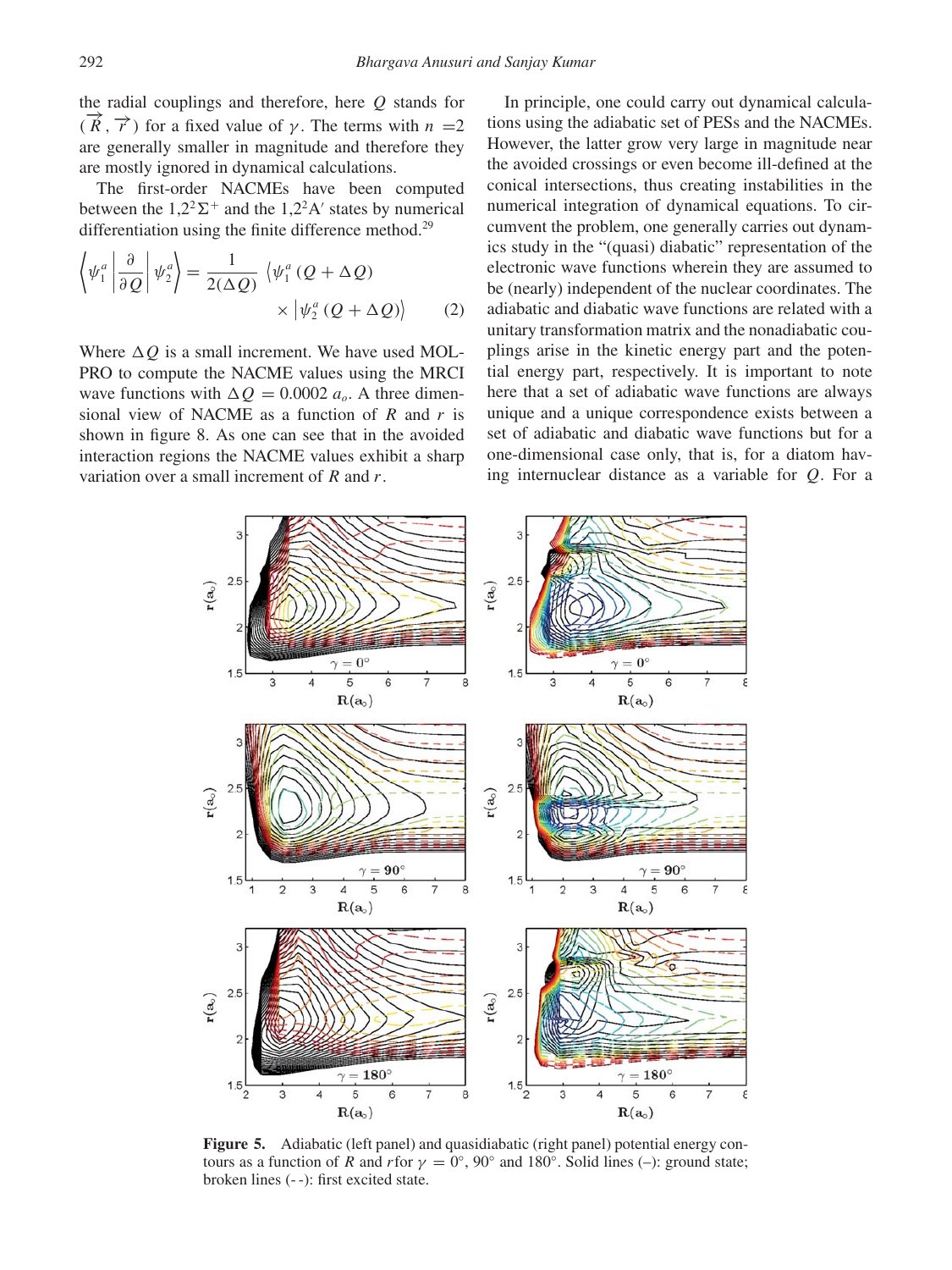multi-dimensional case, the transformation between an adiabatic to a diabatic representation is not unique, and therefore different sets of 'quasidiabatic' representations are possible for an adiabatic set, which is always a unique set. This is a serious bottleneck since the dynamics would depend critically on the topologies of quasidiabatic PESs. How to construct a good and reliable set of quasidiabatic PESs have been debated in the literature and many suggestions have been made.<sup>30-46</sup>

It is worth pointing out here that one can obtain the unitary transformation matrix with the prior knowledge of NACME values.<sup>32,33,47</sup> Recently, Adhikari and co-workers<sup>48</sup> studied conical intersections and obtained quasidiabatic PESs for the three lowest electronic states of  $H_3^+$ , and carried out time-dependent wave packet dynamics<sup>49</sup> for  $D^+$ + H<sub>2</sub> system at low collision energy  $(T=100 \text{ K})$  using the lowest PES of the system.

In the present study, we have adopted the *ab initio* procedure suggested by Werner and coworkers.46 In this procedure, the  $\psi_a$ 's and  $\psi_d$ 's are assumed to be identical at some  $Q_{ref}$  far away from the nonadiabatic interaction region. As one advances slowly towards it, the  $\psi$ <sub>a</sub>'s (and their energies) vary slowly as they are dependent (parametrically) on the nuclear coordinates. The  $\psi_d$ 's are obtained with the condition that they (and their energies) are nearly independent of *Q*. This condition is achieved by maximizing the overlap for all pairs of active orbitals at  $Q_{ref}$  with those at  $Q$  (in the neighborhood of  $Q_{ref}$ ). One obtains the coupling potential matrix from the transformation matrix between  $\psi_a$ 's and  $\psi_d$ 's. This procedure was applied<sup>46</sup> to explain the experimental observation of the photo-dissociation of  $H_2S$  by undertaking quantum dynamics on coupled (2x2) electronic PESs. A new set of quasidiabatic potential matrix (2x2) involving the GS and the first excited state  $H^+$ +  $H_2$  system was also obtained in our group<sup>50–52</sup> using this procedure and quantum dynamics yielded results in excellent quantitative agreement with those obtained from state-selected experiments. Couplings involving the lowest five  $ESs$  (5x5) have also been computed by Balint-Kurti *et al.*, (see General Discussion)<sup>43</sup> using the same procedure.

In the present study, we used  $Q_{ref}$  at  $R = 16 a_o$  for both collinear and off-collinear approaches. The obtained quasidiabatic PESs are shown (right panel) along with the adiabatic PESs in figure 4. For better clarity, the same plot is presented as a contour plot in figure 5 to mark the regions of interactions. The adiabatic PESs show avoided crossings. For  $\gamma = 0^\circ$  and 180°, we see that quasidiabatic PESs show crossings in different regions which, however is not observed for  $\gamma = 90^\circ$ . This can be seen better in terms of PECs for adiabatic and quasidiabatic states in figure 6. The quasidiabatic PECs do show crossings in different regions of *R* for  $\gamma = 0$ ° and 180°. For  $\gamma = 90$ ° the quasidiabatic PECs mostly run parallel to the corresponding adiabatic PECs. They however do show crossing (around  $R = 6.5$ )  $a<sub>o</sub>$ ) far away from the interaction well. If we analyze the strength of the computed coupling potential  $(V_{12})$ between these two states, we observe that the magnitudes of  $V_{12}$  for  $\gamma = 90^\circ$  is relatively smaller as compared to those obtained for  $\gamma = 0^\circ$  and  $\gamma = 180^\circ$ . To illustrate it, we have plotted  $V_{12}$  as a function of *R* and *r* for  $\gamma = 90^\circ$  and 180° in figure 7. It is worth noting here that if the coupling potential strengths are relatively smaller then the respective quasidiabatic PECs/PESs may not show crossing in those regions. This behavior has been observed earlier in analysis of model potential coupling<sup>39</sup> and for the H<sup>+</sup>+ CO system.<sup>53</sup> For an illustration, it would be worthwhile to examine the NACME values for  $\gamma = 90^\circ$  which have been plotted as function of R and r in figure 8. NACME shows sharp variations



**Figure 6.** Adiabatic and diabatic PECs for  $\gamma = 0^\circ$ , 90° and 180°.  $(V_1^a, V_2^a: 1^2\Sigma^+, 2^2\Sigma^+$  (for  $\gamma = 0^\circ$  and 180°) and  $1<sup>2</sup>A'$ ,  $2<sup>2</sup>A'$  (for  $\gamma = 90^{\circ}$ ). The corresponding quasidiabatic PECs are designated as  $V_{11}^d$ ,  $V_{22}^d$ , respectively, which are the diagonal elements of the 2x2 coupling potential matrix).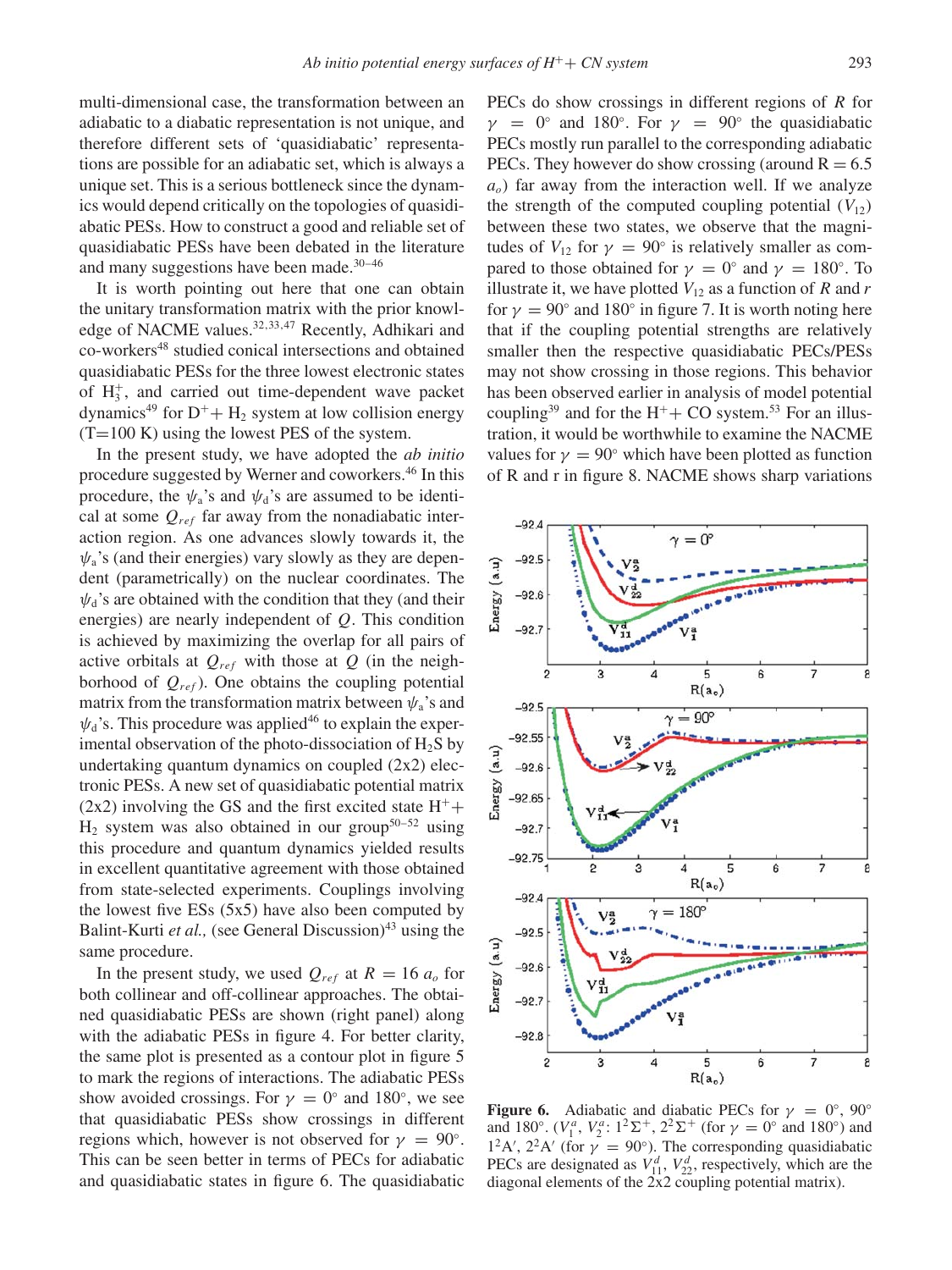

**Figure 7.** Coupling potentials  $(V_{12})$  between the  $1^2\Sigma^+(1^2A')$  and  $2^2\Sigma^+(2^2A')$  states as a function of *R* and *r* for  $\gamma = 90^\circ$  and 180.

around  $r = r_{eq} = 2.23 a_o$  and shows its strength even for r less than  $r_{eq}$ , and up to  $R = 8$   $a_o$ . One can see in figure 2 ( $\gamma$  = 90°, right panel) that the 1<sup>2</sup>A' and  $2^2A'$  states come very close energetically around R = 6 *ao* and beyond which the PECs for both states run almost parallel exhibiting a Demkov-type of coupling. Note that  $1^2A'$  and  $1^2A''$  will have no radial coupling. For smaller R, although the two PECs appear to be well separated energetically (see figure 2, right panel), they

interact with each other via the Landau-Zener coupling. The Demkov coupling and the Landau-Zener coupling derive their names with the earliest modeling of nonadiabatic interactions involving the two electronic states in two regions. For a general review see reference 53 and references therein. This explains the strength of NACME values for wide range of R as shown in figure 8 around  $r = r_{eq}$ . It is also important to note that there is a marked hump in the PEC for the second ES for  $\gamma = 90^\circ$ 



**Figure 8.** Nonadiabatic coupling matrix elements (NACMEs) involving  $1^2A'$  and  $2^2A'$  as a function of *R* and *r* for  $\gamma = 90^\circ$ .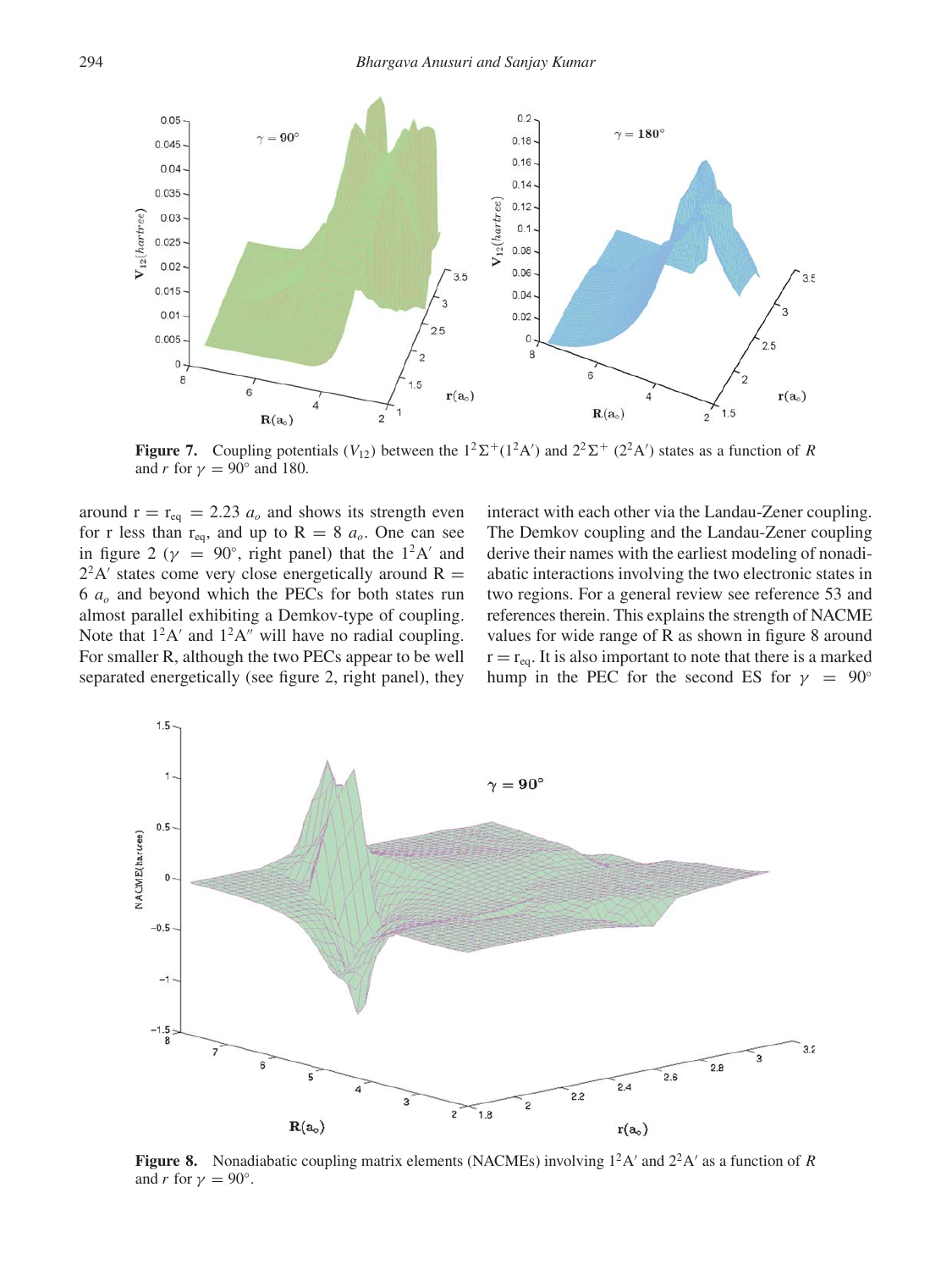(middle inset, figure 6) which is indicative of nonadiabatic interaction of the third ES  $(3<sup>2</sup>A')$ . See also figure 2, right panel. The somewhat irregular behavior of the coupling potential  $(V_{12})$  in figure 7 ( $\gamma = 90^{\circ}$ ) also reflects this fact. In fact the nonadiabatic interactions get richer with further involvement of the fourth ES (4<sup>2</sup>A', figure 2, right panel) for  $\gamma = 90^\circ$ . Nevertheless, as noted above, the nonadiabatic couplings for the collinear geometry appears to be two to four times higher than that obtained for  $\gamma = 90^\circ$  (figure 7). This implies that near-collinear geometry collisions would exhibit higher order of nonadiabaticity at low energies. It would be desirable to compute the global *ab initio* PESs and couplings for other angles which is being undertaken.

#### **4. Conclusions**

We have computed adiabatic potential energy surfaces for the ground  $(1^2\Sigma^+(1^2A'))$  and the first excited states  $(2^2\Sigma^+(2^2A'))$  of the H<sup>+</sup>+ CN system. More than 3200 *ab initio* points have been computed for angles  $\gamma = 0^\circ$ , 90◦ and 180◦ at MRCI/*cc*-*p*VTZ level of theory. The adiabatic curves have avoided crossings which upon diabatization became direct curve crossings. The computed nonadiabatic coupling matrix elements computed show significant interactions between the ground and first excited state. An analysis of the potential coupling indicates that nonadiabaticty between the two states is dominated by near-collinear geometry collisions at low energy. However, the participation of other low-lying ESs would also become possible for moderate collision energies.

### **Acknowledgements**

B.A. thanks IIT Madras and University Grants Commission, New Delhi for providing a research fellowship. High Performance Computing Facility (HPCE) at IIT Madras is also gratefully acknowledged.

#### **References**

- 1. Gaydon A G 1957 In *The Spectroscopy of Flames* (New York: John Wiley)
- 2. Thaddeus P 1972 *Annu. Rev. Astro. Astrophys.* **10** 305
- 3. Roth K C and Meyer D M 1993 *Astrophys. J.* **413** L67
- 4. Leach S 2012 *Mon. Not. R. Astron. Soc.* **421** 1325
- 5. Allison A C and Dalgarno A 1971 *Astron. Astrophys.* **13** 331
- 6. Harrison S and Tennyson J 2012 *J. Phys. B: At. Mol. Opt. Phys.* **45** 035204
- 7. Perić M and Peyerimhoff S D 2002 Adv. Chem. Phys. **124** 589
- 8. Carter S, Handy N C, Puzzarini C, Tarroni R and Palmieri P 2000 *Mol. Phys.* **98** 1697
- 9. Das A, Mukhopadhyay D, Adhikari S and Baer M 2010 *J. Chem. Phys.* **133** 084107
- 10. Wiedmann R T and White M G 1995 *J. Chem. Phys.* **102** 5141
- 11. Eland J H D, Field T, Baltzer P and Hirst D M 1998 *Chem. Phys.* **229** 149
- 12. Forney D, Thompson W E and Jacox M E 1992 *J. Chem. Phys.* **97** 1664
- 13. Köppel H, Cederbaum L S, Domcke W and Von Niessen W 1979 *Chem. Phys.* **37** 303
- 14. Köppel H and Domcke W Cederbaum L S 1979 *Adv. Chem. Phys.* **57** 59
- 15. Fridh C and Åsbrink L 1975 *J. Electron. Spectrosc. Relat. Phenom.* **7** 119
- 16. Hansoul J P, Galloy C and Lorquet J C 1977 *J. Chem. Phys.* **68** 4105
- 17. Hirst D M 1979 *Mol. Phys.* **6** 2017
- 18. Peterson K A, Mayrhofer R C and Woods R C 1990 *J. Chem. Phys.* **93** 4946
- 19. Botschwina P, Horn M, Matuschewski M, Schick E and Sebald P 1997 *J. Mol. Struc. (Theochem)* **400** 119
- 20. Tarroni R, Mitrushenkov A, Palmieri P and Carter S 2001 *J. Chem. Phys.* **115** 11200
- 21. Hirst D M 2005 *Phys. Chem. Chem. Phys.* **7** 1136
- 22. Werner H -J and Knowles P J 1988 *J. Chem. Phys.* **89** 5803
- 23. Knowles P J and Werner H -J 1988 *Chem. Phys. Lett.* **145** 514
- 24. Knowles P J and Werner H -J 1992 *Theor. Chim. Acta* **84** 95
- 25. Dunning T H 1989 *J. Chem. Phys.* **90** 1007
- 26. MOLPRO, version 2010.1, a package of *ab initio* programs, Werner H -J, Knowles P J, Knizia G, Manby F R, Schütz M, Celani P, Korona T, Lindh R, Mitrushenkov A, Rauhut G, Shamasundar K R, Adler T B, Amos D, Bernhardsson A, Berning A, Cooper D L, Deegan M J O, Dobbyn A J, Eckert F, Goll E, Hampel C, Hesselmann A, Hetzer G, Hrenar T, Jansen G, Köppl C, Liu Y, Lloyd A W, Mata R A, May A J, McNicholas S J, Meyer W, Mura M E, Nicklass A, O'Neill D P, Palmieri P, Peng D, Pflüger K, Pitzer R, Reiher M, Shiozaki T, Stoll H, Stone A J, Tarroni R, Thorsteinsson T, and Wang M, see http://wwww.molpro.net
- 27. Werner H-J and Knowles P J 1985 *J. Chem. Phys.* **82** 5053
- 28. Knowles P J and Werner H -J 1985 *Chem. Phys. Lett.* **115** 259
- 29. (a) Werner H –J, Follmeg B and Alexander M H 1988 *J. Chem. Phys.* **89** 3139; (b) Werner H –J, Follmeg B, Alexander M H and Lemoine P 1989 *Chem. Phys.* **91** 5425
- 30. Smith F T 1969 *Phys. Rev.* **179** 111
- 31. Mead A C and Truhlar D G 1982 *J. Chem. Phys.* **77** 6090
- 32. Sidis V 1992 *Adv. Chem. Phys.* **82** 73
- 33. Pacher T, Cederbaum L S and Köppel H 1993 *Adv. Chem. Phys.* **84** 293
- 34. Adhikari S and Billing G D 2002 *Adv. Chem. Phys.* **124** 143
- 35. Baer M 2002 *Adv. Chem. Phys.* **124** 39
- 36. Baer M 2002 *Phys. Rep.* **358** 75
- 37. Child M S 2002 *Adv. Chem. Phys.* **124** 1